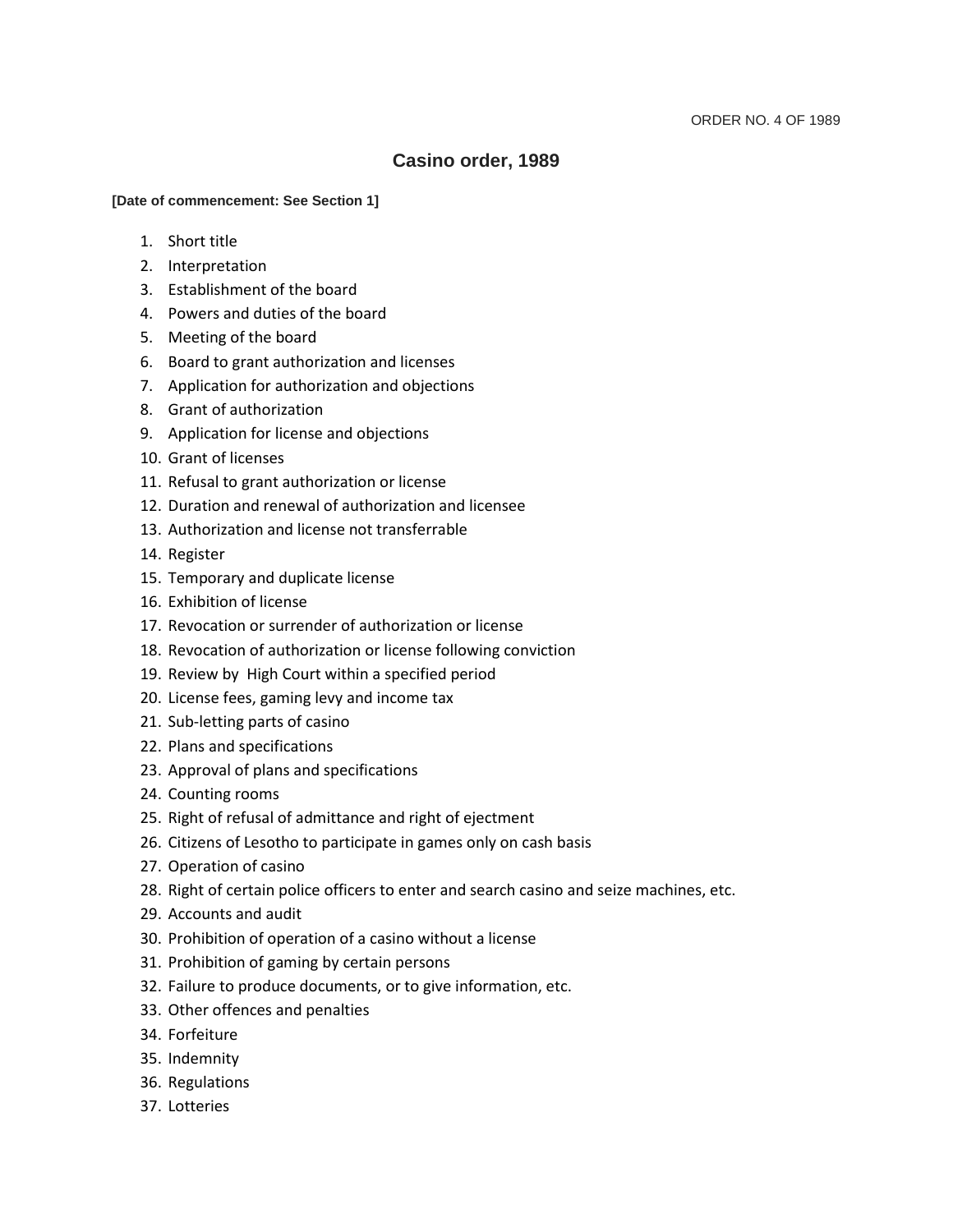## 38. Repeals and savings

#### **ORDER**

To provide for the management, control and licensing of casinos and to provide for matters connected therewith.

#### **PARTI- PRELIMANARY**

#### **Short title and commencement**

1. This order may be cited as the Casino Order, 1989, shall come into operation on a date to be fixed by Minister by

notice in the Gazette.

#### **Interpretation**

2. In this Order, unless the context otherwise requires, "Accountant General" means the officer appointed as or for the time being acting as Head o the Treasury Division in the Ministry of Finance;

"Authorization" means authorizing granted under section 8 to establish and operate a casino in Lesotho;

"Board" means the Casino Board established under section 3;

"Casino" means the specific area in premises in respect of which a casino license is in force and includes gaming rooms in a hotel:

"game" means a game of chance played for money or any counter or chip representing money, or any article of value;

"Gaming" means the participation by anyone, either directly or indirectly, in a game:

"Gaming device" means any scheme, device, contrivance or machine by means of which a game can be played or gaming can take place:

"Gaming room" means a room in a casino for the playing of games;

"Holder" means the holder of an authorization granted under section 8;

## A. **11 OF 1984**

"Hotel" has the meaning assigned to it I the Hotels and Restaurant Act, 1984

"License" means a casino license granted under section 10, Minister means the Minister responsible for Tourism, Sports and Culture;

"slot machine" means any mechanical, electrical or other device, contrivance or machine, which, upon insertion of a coin, token or similar object therein or upon payment of any consideration or submission of or in exchange for anything of value, is available to play or operate, the play or operation of which, whether by reason of the skill of the operator or application of the element of chance or both, may pay or entitle the person operating or playing the machine to receive cash or anything else of value, either immediately or at any future stage, but shall not pertain to devices, contrivances or machine which have entertainment as their sole purpose, and which do not entitle the player or operator thereof to receive cash o anything else of value either at the conclusion of playing or operation of such device, contrivance or machine, or at any future stage;

"Sub-lease" means a sub-lease of one or more parts of a casino approved under section 21.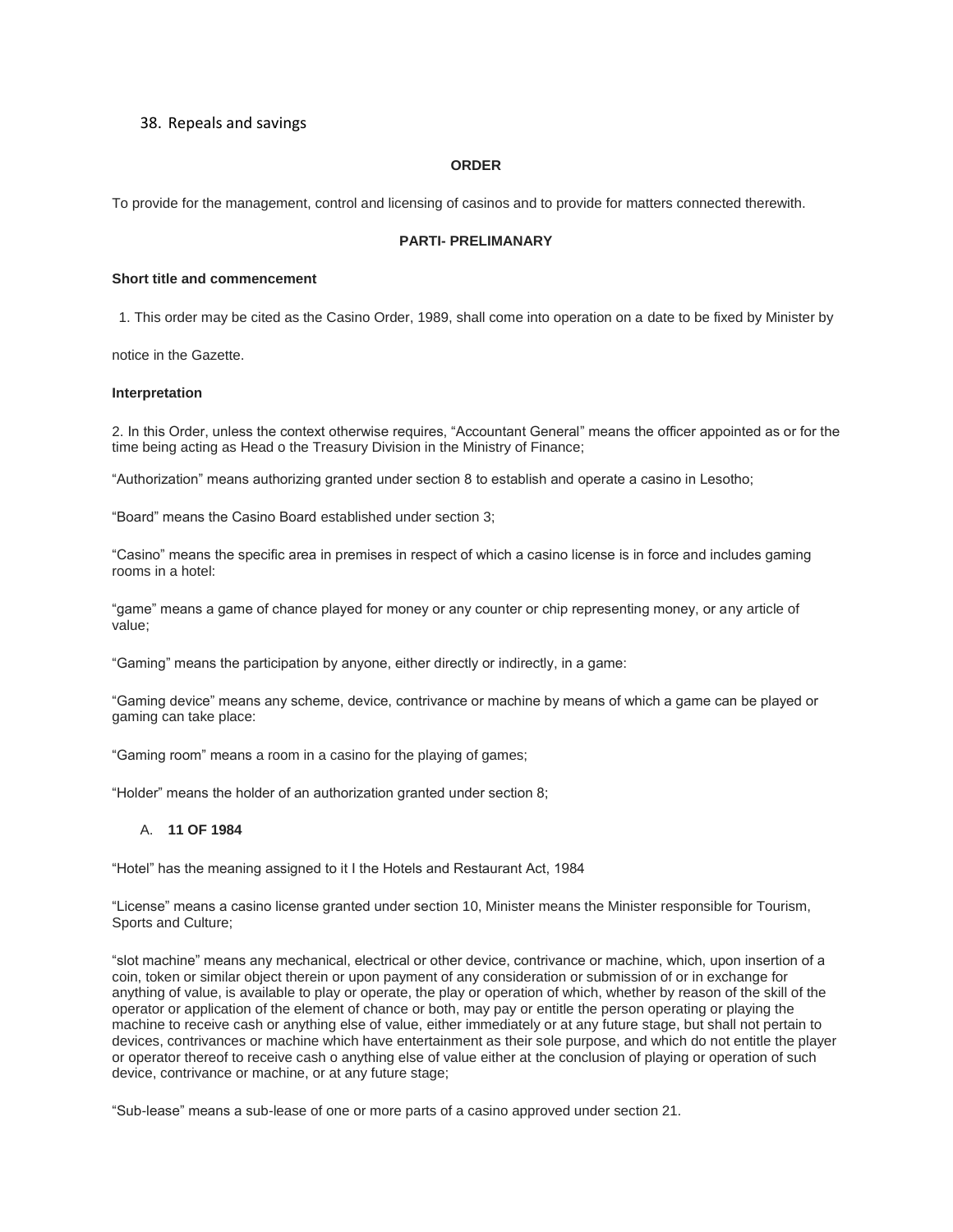## **PART II- THE BOARD**

## **Establishment of the Board**

3.(1) There is established a Board to be known as the Casino Board.

(2) The Board shall consist of the following members;

- a) The principal Secretary for the Ministry of Tourism, Sports and Culture, who shall be chairman;
- b) The principal Secretary for the Ministry of Finance;
- c) The Managing Director of Lesotho Tourist Board;
- d) The commissioner of Police; and
- e) The Commissioner of Income Tax.

#### **Powers and duties of the Board**

4.(1) The Board shall have power to issue, amend, renew, suspend- and revoke authorization and licenses in accordance with this Order or any regulations made there under

(2) The Board or a person authorized by the Board may;

- a) Inspect and examine any premises wherein gaming is conducted or where gaming devices are kept
- b) Inspect all equipment upon or about such premises;
- c) Seize, remove and impound from such premises, any equipment or supplies for the purpose of examination and inspection;
- d) demand access to, to inspect and examine, photocopy and audit all books, documents and records of applicants or licensee, respecting the income produced by any casino and require verification of any matter that requires verification;
- e) Compel any person to give any information in his knowledge which concerns a casino, as the Board may require;
- f) Demand from a licensee the payment of fees, taxes or levy payable under section 20;
- g) Monitor gaming activities so as to ensure adherence to the rules of the game made by the holder of an authorization in terms of section 27(2);
- h) Conduct investigations in respect of;
	- I. Complaints made by patrons; and<br>II. Any criminal activities relating to ca
		- Any criminal activities relating to casinos;

(i) Consider appeals by persons refused entry into or ejected from a casino in terms of section 25

(3) The Board may authorize in writing a person to perform its duties and exercise its powers under this section.

## **Meeting of the Board**

5.(1) The Board shall meet once every two months whenever the business of the Board so requires.

(2) Three members of the Board shall constitute a quorum

(3)All decisions of the Board shall be arrived at by the vote of the majority of the members present

(4) The chairman shall preside at all meetings of the Board in his absence; the members present shall elect one of the members to preside

(5)The chairman or other person presiding shall, in the case of an equally of votes, have a deliberative as well as a casting vote.

(6) Subjective to this section, the Board may regulate its procedure at meetings.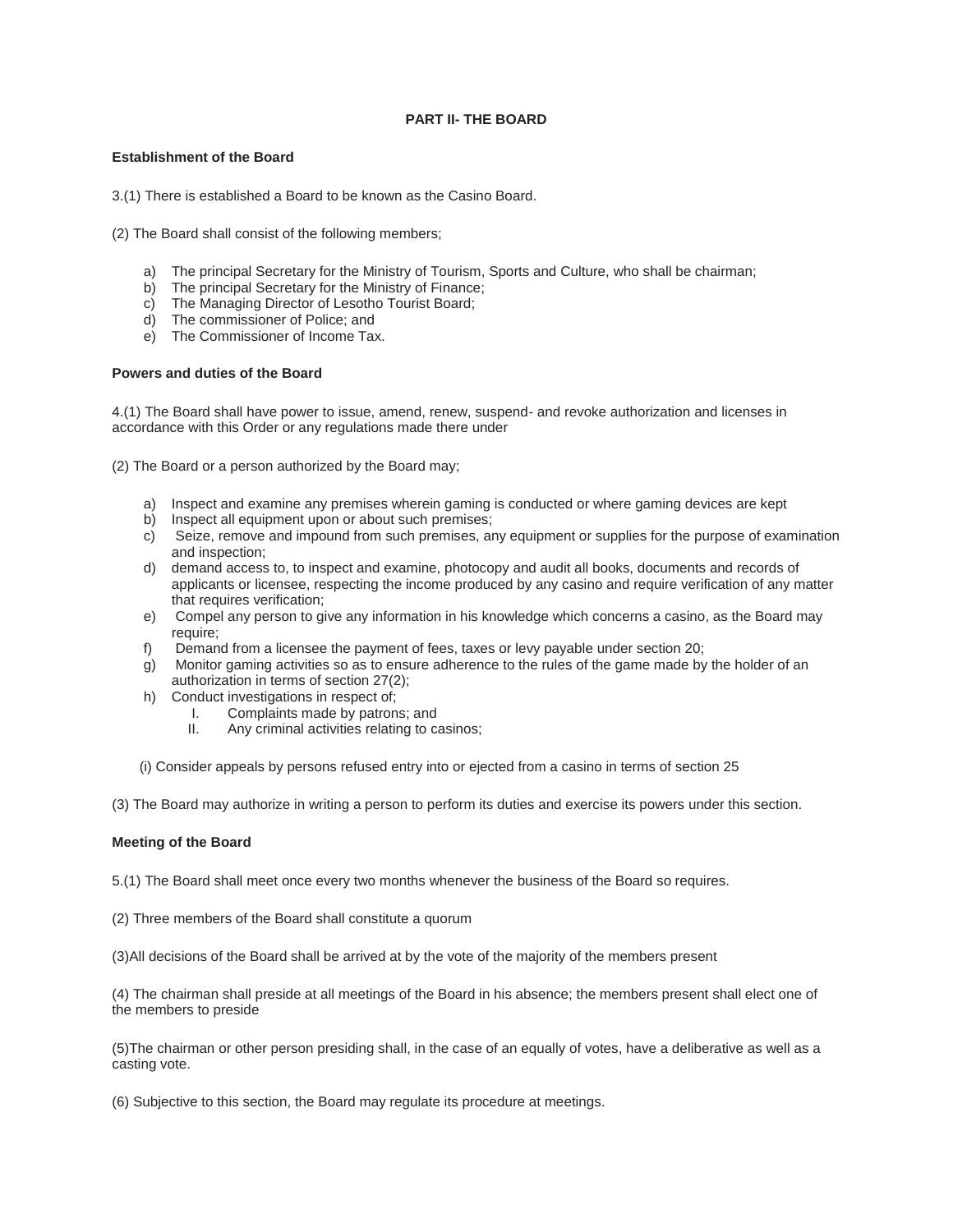## **PART III- AUTHORIZATION AND LICENCING**

#### **Board to grant authorization and licenses**

6.The Board shall be responsible for the issue of authorizations and licenses under the order.

#### **Application for authorization and objections**

7.(1) Subject to subsection (2), an application for authorization to establish and operate a casino shall be made to the Board in the prescribed form.

(2) The applicant, who shall be a company, shall, at least 30 days prior to the date of making the application, give to the Board notice in writing of its intention to apply for an authorization and the Board shall cause the notice to be published I the Gazette

(3) Any person may, within 30 days of the making of an application for an authorization, lodge an objection to the application in the prescribed form.

## **Grant of Authorization**

8.(1) Subject to this Order, the Board may grant and cause to be issued to an applicant, on such terms and conditions as it may determine, which may include exclusive protection of the proposed casino business, an authorization to establish and operate casinos, if the applicant,

- a) Satisfies the Board that it has adequate financial means to develop the casino industry in Lesotho;
- b) Satisfies the Board that its directions are persons of integrity;

#### A. 25 of 1967.

c) Is registered in Lesotho as a company Limited by hares in terms of the Companies Act, 1967;

d) Satisfies the requirements of section 10(1), in respect of the granting of a casino license.

(2) Notwistanding the provision of any other law, the Board shall be notified of any addition to the director, or the replacement of a director, of the company holding the authorization and, if the Board is not satisfied that a new director is a person of integrity, require the holder to elect a person whose integrity satisfies the Board as the new director

#### **Application for license and objections**

9. (1) Subject to subsections (2) and (3) the holder of an authorization wishing to operate

- a) slots machines only; or
- b) slots machines and any other games shall make an application to the Board for the issuance of a license,

(2) The applicant shall, at least 30 days prior to the date of making the application, give to the Board notice in writing of its intention to apply for a license and the Board shall cause the notice to be published in the Gazette

(3) An application for a license under subsection (1) shall be made in prescribed form and shall be accompanied by prescribed fee and such documents, samples and other material as may be prescribed.

(4) Any person may, within 30 days of making of an application for a license, lodge an objection to the application in the prescribed form

#### **Grant of licenses**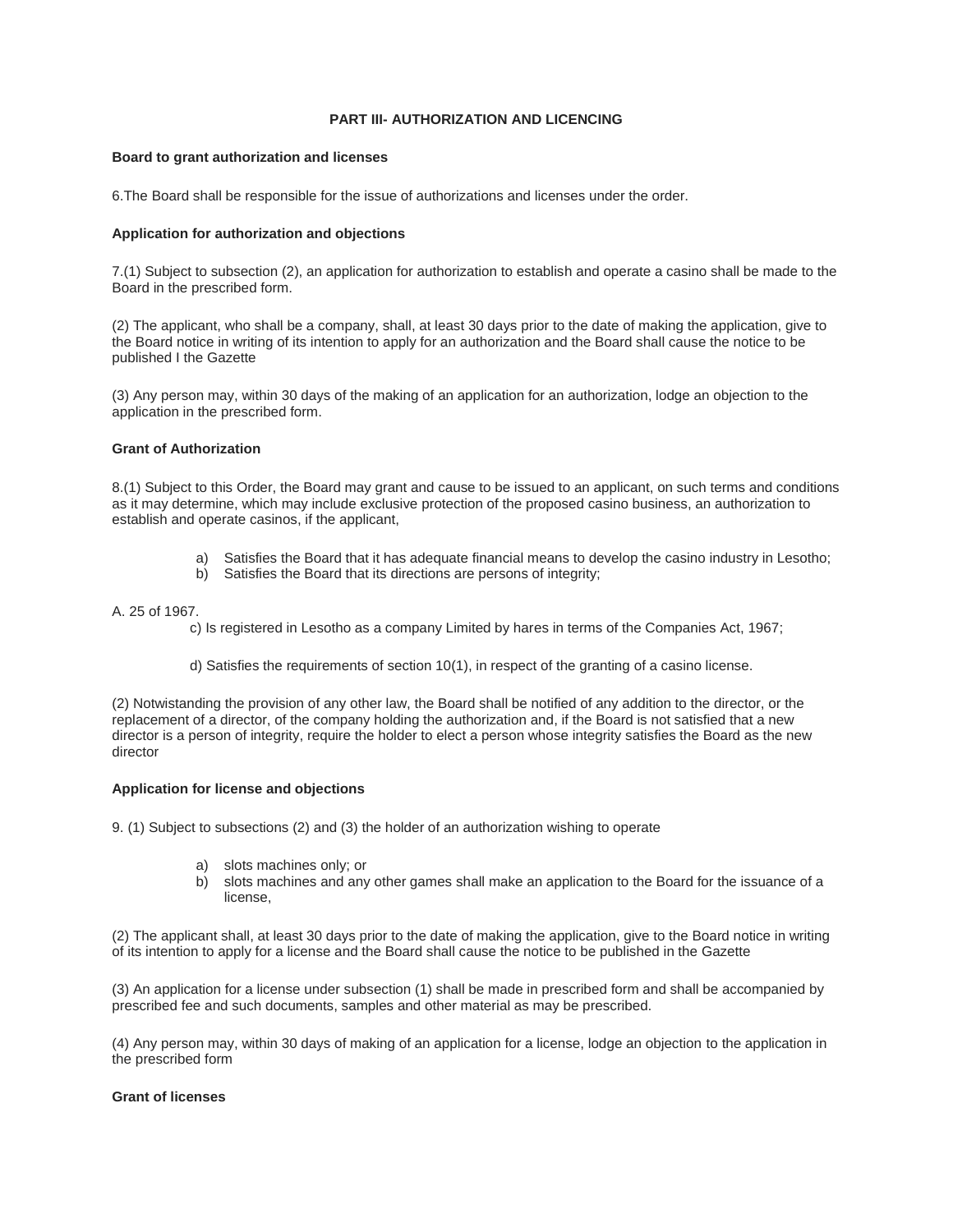10. (1) Where an application is made to the Board in accordance with section 9. The Board may grant and cause to be issued to the holder of an authorization a casino license in respect of each casino to be established and operated by that holder, if the holder,

- a. Satisfies the Board that it will own or operate the whole of the casino in question, with such security of tenure as the Board deems adequate and that will, except as otherwise provided in accordance with a sublease approved under section 21, manage or procure the management f the operation of the whole of the facilities of the casino on such terms as the Board may deem acceptable:
- b. Undertakes that the casino shall be composed of
	- I. Buildings, furnishings and other improvements of value equal to or exceeding an amount specified by the Board, of which amount not less than a percentage specified by the Board shall be in respect of facilities other than gaming devices; and
	- II. Such facilities as the Board may require or approve, which facilities may include hotel rooms, restaurant, swimming pools, conference rooms, gaming rooms, bars and other facilities consisting the same premises;
- c. Satisfies the Board that it has adequate financial means to establish the casino in accordance with the requirements of paragraph(b) and to operate the casino at such standard of quality as is acceptable to the Board:
- d. Undertakes, within the period fixed under section 22,
	- to submit to the Board, for its approval, plans and specification of the casino; and
	- upon obtaining that approval, to commences, carry on and complete the necessary works:

## A. **11 of 1984**

e. Satisfies the Bard that the casino will be operated in premises which are licensed to be used as a hotel in terms of the Hotels and Restaurants Act, 1984.

(2) The Board may require the holder of an authorization to deposit with the Accountant –General such security or guarantee as the Board may reasonably consider adequate for meeting any obligations the casino incurs to persons gaming therein.

(3) Subject to this Order, each license shall contain such terms and conditions as the Board may think fit to impose with regard to the machines and other games to be played in the casino and the operation of a casino generally, and may afford exclusive protection to the licensee.

## **Refusal to grant authorization or license**

11.(1) Where the Board decides not to grant an authorization or a license, it shall, within one month of its decision, notify in writing the applicant ad the objector, if any, of its decision.

(2) The applicant for, or any objector, to grant of an authorization or a license who is aggrieved by the decision of the Board under subsection (1) may, within 30 days of the decision being communicated to him, appeal in writing to the Minister and, subject to section19 (!) and (2), the decision of the Minister in respect of an appeal under this section shall be final.

## **Duration and renewal of authorization and licensee**

12.(1) subject to this Order,

- a) An authorization shall be valid for a period of 10 years from the date of the commencement of the applicant's casino business: and
- b) A casino license shall be valid for so long as the authorization in respect of which the license was granted, is valid, but may be renewed on such terms and conditions as the Board may determine,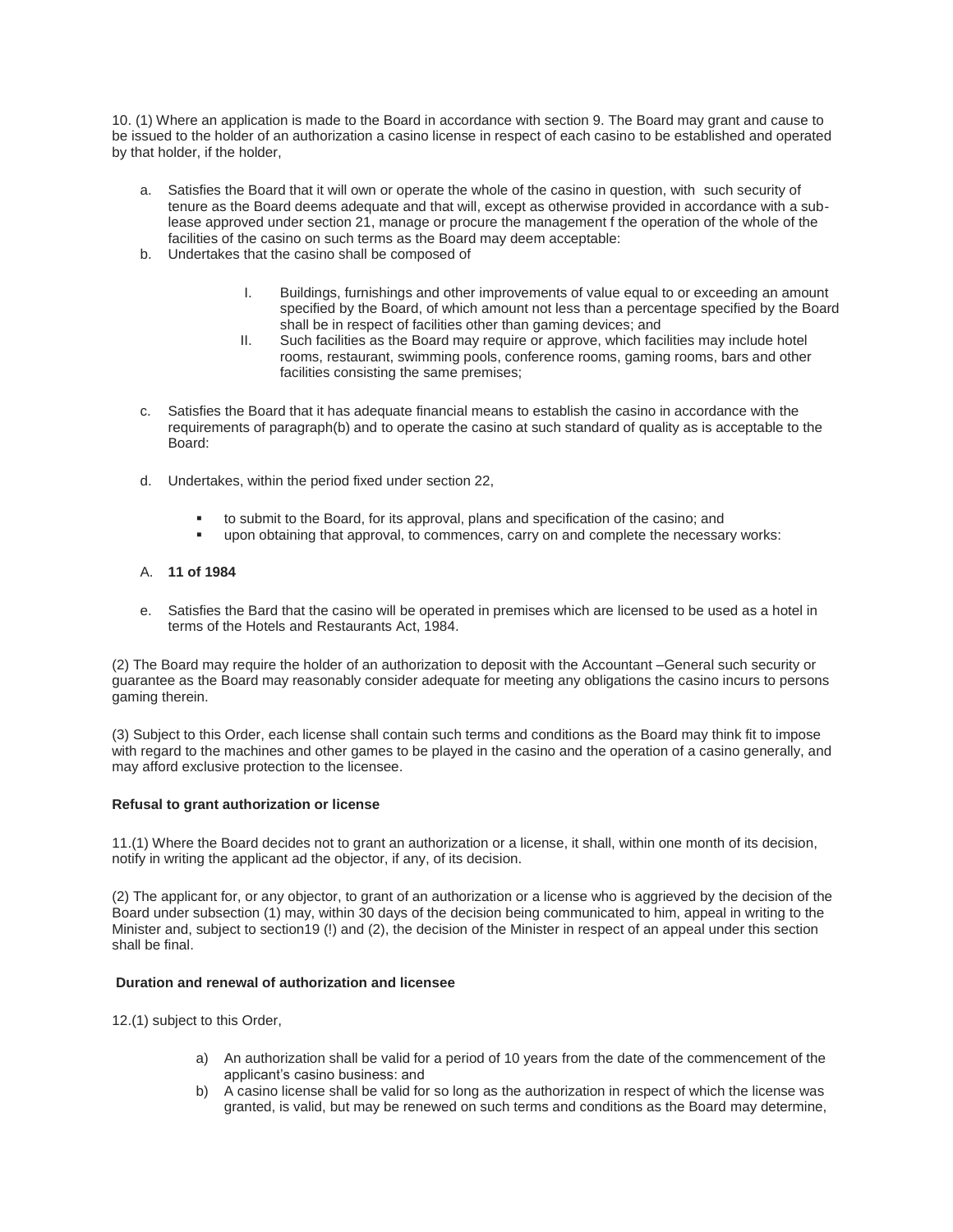#### including exclusive protection for the holder of the Authorization and the licensee.

(2) An application for the renewal of an authorization or license shall be made 2 years prior to the expiry of the authorization or license, shall be made in the prescribed form and accompanied by the prescribed fee and such documents and other material as may be prescribed.

(3) The applicant shall, least 390 days prior to the date of the making of the application for renewal, give to the Board notice in writing of its intention to apply for the renewal of an authorization or a license and the Board shall cause the notice to be published in the Gazette.

(4) Any person, may, within 30 days of making of an application for the renewal of an authorization or license, lodge an objection to the application in the prescribed form.

(5) Where the Board decides not to renew an authorization or a license, it shall, within 30 days of its decision, notify the applicant in writing of its decision.

(6) A person aggrieved by the decision of the Board not to renew an authorization or license may, within 30 days of the decision being communicated to him, appealed in writing to the Minister.

(7) Pending the decision of the Minister pursuant to an appeal made under subsection(6) o section 11(2) or any outcome of review proceedings applied for under section 19.

- a) The decision of the Board which is the subject of an appeal or review shall have no effect; and
- b) The Board shall not issue any authorization or licenses to other applicants in terms of section 17(4).

### **Authorization and license not transferrable**

13. Neither an authorization nor license will be transferrable.

#### **Register**

14. The Board shall keep a register of all authorization and licenses.

## **Temporary and duplicate license**

15. The Board may, on payment of the prescribed fee.

- a) Grant a temporary casino license to enable the licensee to wind up its activities or otherwise for any good cause as the Board may determine;
- b) Grant a duplicate license to a licensee whose license has been lost, defaced or mutilated.

#### **Exhibition of license**

16.A license shall.

- a) Exhibit the license in a conspicuous place at the entrance of the place of business;
- b) Produce the license to the Board or to a person authorized by the Board when so required.

#### **Revocation or surrender of authorization or license**

17.(1) The Board may, at any time, revoke or refuse to renew an authorization if;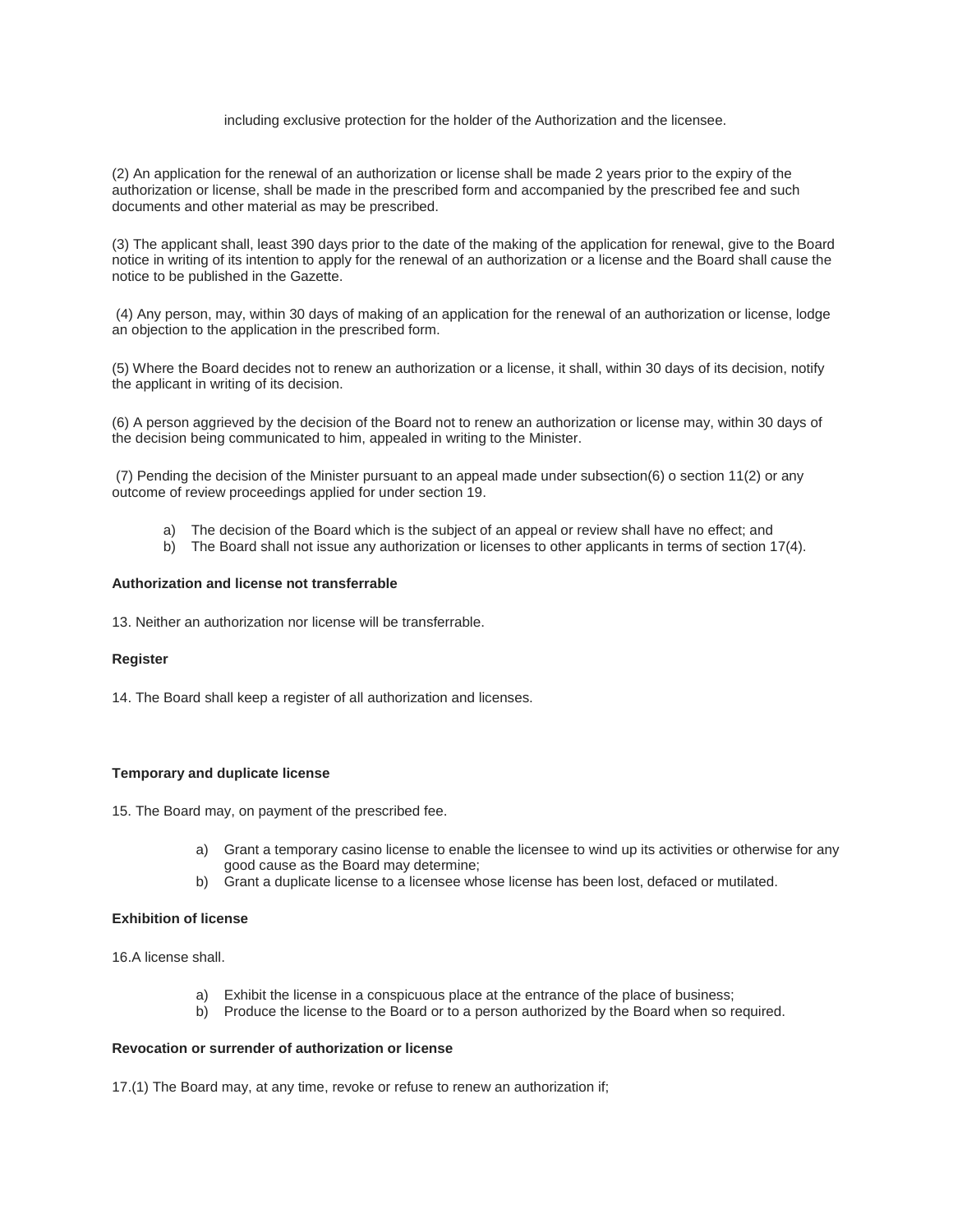- a) Any information given t the Board by the holder of the authorization for the purposes of obtaining the grant of that authorization was, at the time the information was given, false in a material particular.
- b) The holder of an authorization has, without reasonable excuse, failed to comply with a term or condition of that authorization or with a requirement of this Order applicable to that holder,
- c) the licensee under an authorization commits three times within twelve months an offence involving the permitting of drunkenness or violent, riotous or quarrelsome conduct within a casino; or
- d) The managing director or order officer managing the company holding an authorization;
	- I. Has been convicted in a court, whether within or outside Lesotho, of a criminal offence involving dishonesty and relating to the operation of a casino, and has been sentenced to imprisonment without the option of a fine; and
	- II. Has not received a free pardon in respect of that offense.
- (2) The Board may, at any time, revoke or refuse to renew a license in respect of the premises;
	- a) The licensee ceases, without the consent of the Board or except as provided in the sublease in respect of the premises;
		- I. To be the owner or operator of the whole of that casino, or
		- II. To manage or procure the facilities of the management of the operation of the whole of that casino, or
	- b) The casino or part thereof, ceases to carry on business in accordance with this Order and the terms and conditions of the license.

(3) The holder of an authorization may surrender the authorization or license on such conditions as the Board may stipulate.

(4) where the authorization or license has been revoked, surrendered or not been renewed, as the case may be, the Board may, subject to section12 (6) and (7) in the case of renewal, grant and cause to be issued to some other applicant an authorized and one or more licenses pursuant to such authorization in respect of the same or other casinos, but shall not do so whilst an authorization is in force.

#### **Revocation of authorization or license following conviction**

18.(1) where the managing director or other officer managing the company holding an authorization,

- a) Has been convicted in a court, whether within or outside Lesotho, of a criminal offence relating to the operation of a casino and sentenced to imprisonment without the option of a fine; and
- b) Has not received a free pardon in respect of the offence the Attorney General may make application to be the Board for revocation of the authorization or license.

(2) The application shall be heard at a special meeting of the Board.

(a) Of which the Board shall give the Attorney General and the holder of the authorization, notice; and

(3) On the hearing of the application, the Board may, if good cause is shown, revoke the authorization or the license.

(4) Upon the Board reaching a decision, it shall communicate the decision forthwith to the Attorney- General and the Holder of the authorization.

## **Review by High Court within a specified period**

- 19.(1) where
	- a) The applicant for, or any objector to the grant of an authorization or a license,
	- b) The holder of an authorization or the licensee; or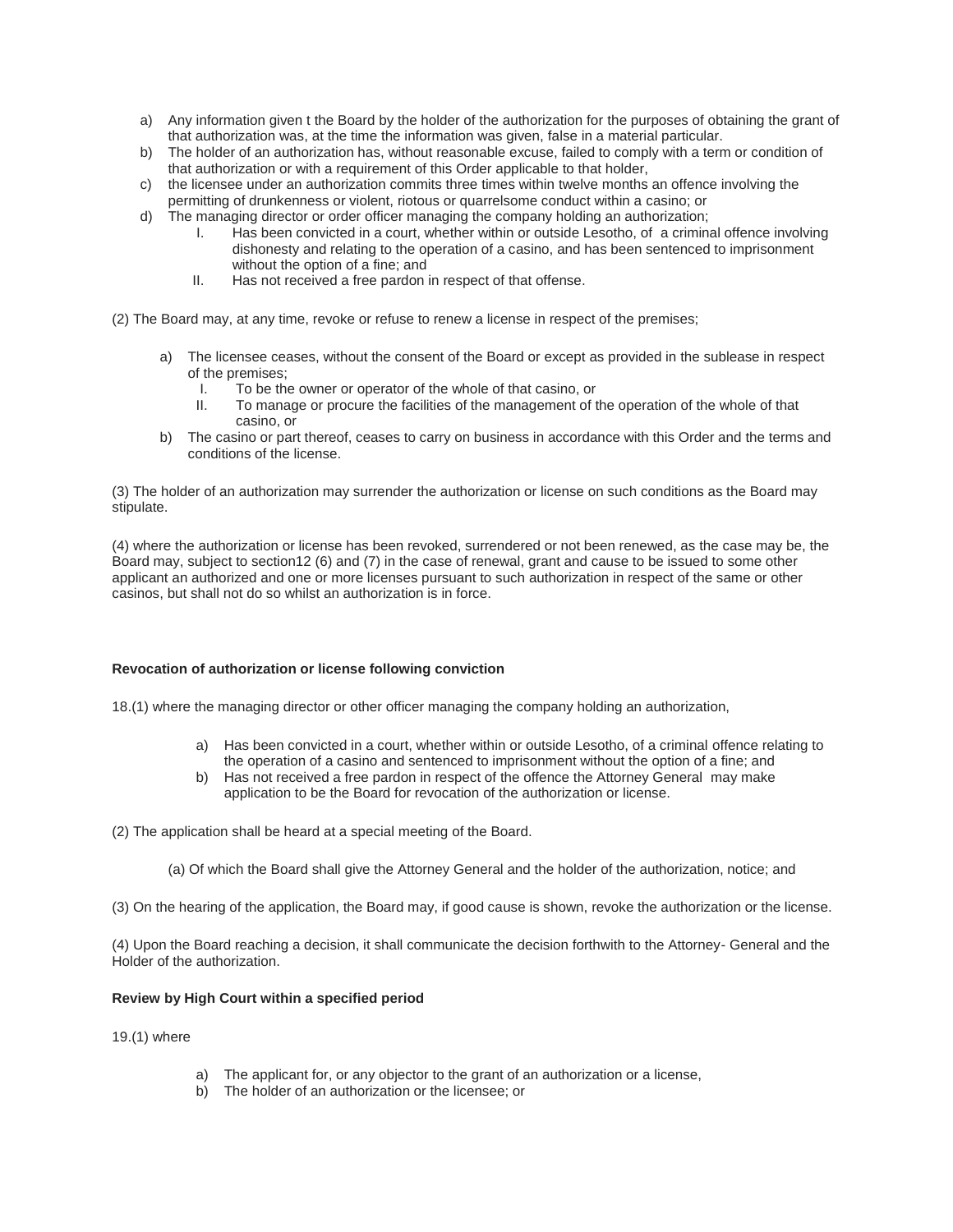c) The applicant for the renewal of an authorization or a license, who is aggrieved by the decision of the Board or the Minister, or both, wishes to have such decision reviewed by the High Court, it may, within 30 days of it being communicated to it, apply to the High Court for a review of such decision.

(2) where the holder of an authorization or the licensee who aggrieved by the decision of the Board, or the Minister, or both, to revoke its authorization or one or more of its licenses wishes to have such decision reviewed, it may, within 30 days of the decision being communicated to it, apply to the High Court for review of such decision.

(3) Where an authorization or a license is revoked.

- a) The authorization or license shall be deemed to remain in force during the period within which review may be applied for under this section, and
- b) After such review is applied for, a judge of the High Court may, by order, suspend the revocation until the determination or abandonment that application.

## **PART IV- GENERAL**

#### **License fees, gaming levy and income tax**

20.There shall be paid to the Commissioner of Income Tax or to such other person as the Commissioner of Income Tax may appoint, in respect of each casino licensed under this Order, such license fees, levies, taxes and other payments as the Minister may prescribe,

#### **Sub-letting parts of casino**

21.(1) A licensee may, with the prior approved of the Board, sublet one or more parts of a casino to one or more persons to provide facilities other than those of gaming.

(2) Such sub-lease shall be subject to such conditions as the Board deems fit to impose in respect of matters conductive to the better operation of these facilities and the furtherance of the objects of this Order.

(3) The Board may withdraw its approval of a sublease for breach of a condition imposed by the Board or for breach of a provision of this Order.

(4) such sublease in no way relieves the licensee from responsibility for ensuring compliance, in respect of any part which may be sublet, with any conditions imposed by Board or with the provisions of this Order.

#### **Plans and specifications**

22.(1) The holder of an authorization shall submit to the Board for its approval in accordance with section 10(1) (d), plans and specifications of each proposed casino within a period of 6 months from the date of the grant of the authorization.

(2) The holder of an authorization shall complete each proposed casino in accordance with the plans and specification so approved within a period of 12 months, or such longer period as the Board may determine, from the dare on which the Board gives a final approval, in respect of the casino, to the plans and specifications submitted under section (1)

#### **Approval of plans and specifications**

23.The Board shall not approve the plans and specifications referred to section 22 unless the casino established in accordance with the plans and specifications conforms to such standard of amenity, appearance and comfort as acceptable to the Board.

#### **Counting rooms**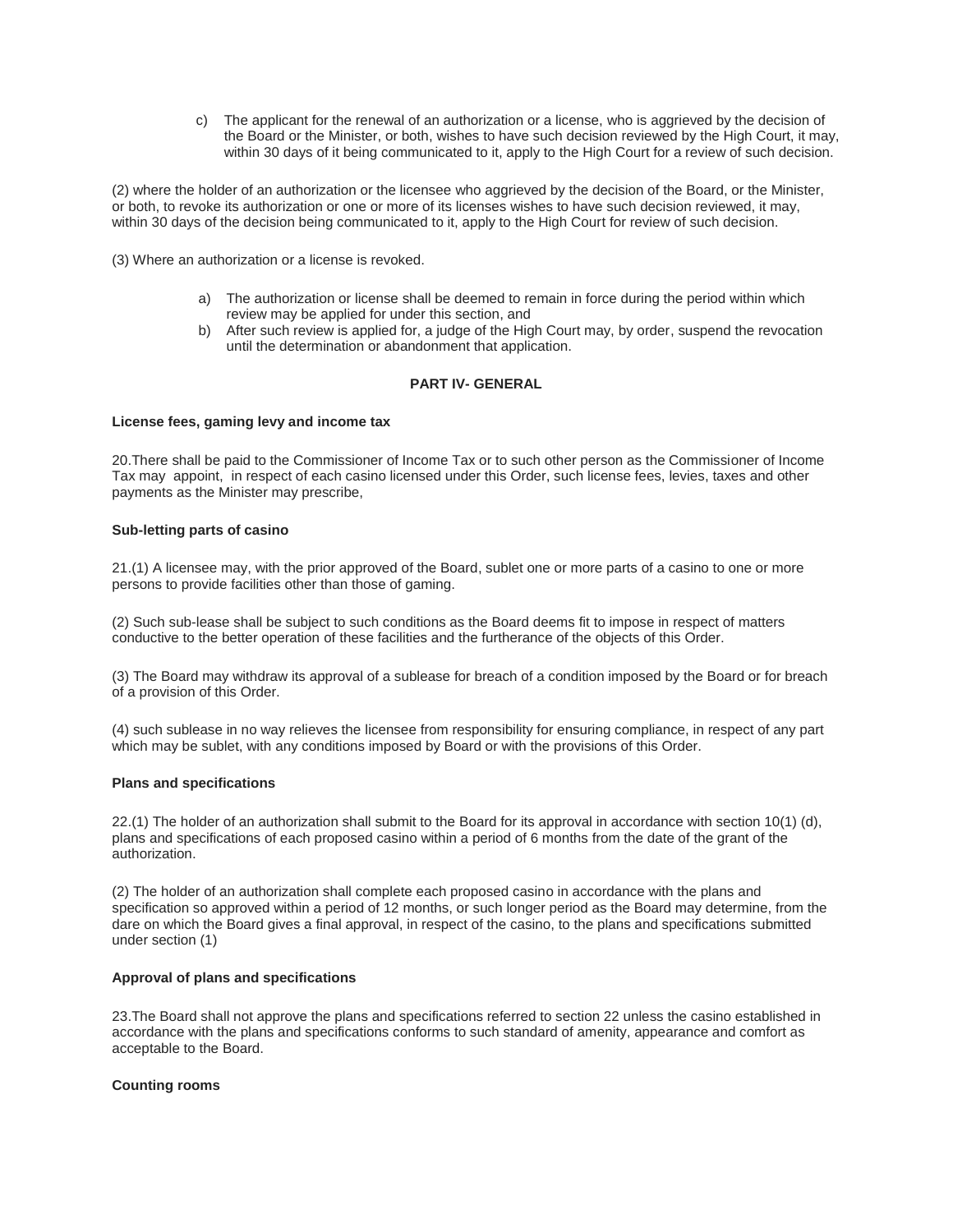24.(1) A licensee shall comply with all the conditions relating to counting rooms as the Board may prescribe.

(2) Where a licensee fails to comply with any condition relating to counting rooms, the Board may suspend its license for such period as the Board may determine.

#### **Right of refusal of admittance and right of ejectment**

25.(1) The holder of an authorization or a licensee or an agent or employee of such holder or licensee, may refuse for such period as in considered reasonable, to admit to, or may turn out of the premises of the casino, or any part of such premises, using such force as is reasonably necessary, any person who is drunk, violent, quarrelsome or disorderly, whether drunk or not and any person whose presence on those premises or whose behavior might constitute an offence or a contravention by the holder of an authorization or the licensee in respect of any provision of this Order, the regulations made there under or in respect of any terms or conditions or of an authorization or a license or in respect of any provision of any other law.

(2) A police officer is required, at the request of the holder of the authorization license, or an agent or employee of each holder or licensee, to eject or assist in ejecting every much person from such premises or part thereof, and may use such force as may be reasonably necessary for that purpose.

(3)A person who is refused entry into or who has been ejected from the premises of a casino by the holder of an authorization or licensee may appeal to the Board against the decision of such holder or licensee.

(4) The Board may confirm or revoke the decision of the holder of an authorization or the licensee as it may deem appropriate and the decision of the Board in respect of an appeal under this section shall be final.

#### **Citizens of Lesotho to participate in games only on cash basis**

26.The holder of an authorization or licensee shall take all reasonable precautions to ensure that citizens of Lesotho participating in games in a casino only on cash basis which, for purposes hereof, shall include travelers' cheques, but exclude personal cheques, credit cards and other forms of credit.

#### **Operation of casino**

27.(1) The holder of an authorization or licensee shall;

- a. Take all reasonable precautions to ensure that no person under the age of 18 years is present in a casino;
- b. Ensure that operation of each casino complies with standards of decency, dignity, honesty and god taste acceptable to the Board;
- c. The accordance with the conditions of the authorization and the relevant license, permit and organize in each casino the playing of games with slot machines or other gaming devices;
- d. Operate, except as otherwise provided by a sub-lease, the hotel part of each casino in accordance with any conditions of the relevant license; and
- e. Generally operate each casino in accordance with this Order.

#### **Right of certain police officers to enter and search casino and seize slot machines, etc.**

28.Notwithstanding anything to the contrary in any other law contained, a police officer of the rank of warrant Officer Class I or above may, upon properly identifying himself, at any time and without any search warrant, enter and search a casino and seize there from any slot machine or other gaming device, for the purpose of preventing or investigating the commission of an offence.

## **Accounts and audit**

29.(1) A licensee shall keep such books of account and records of transactions as the Board may require.

(2) A licensee shall cause to be audited his books by an auditor appointed by him with the approval of the Board.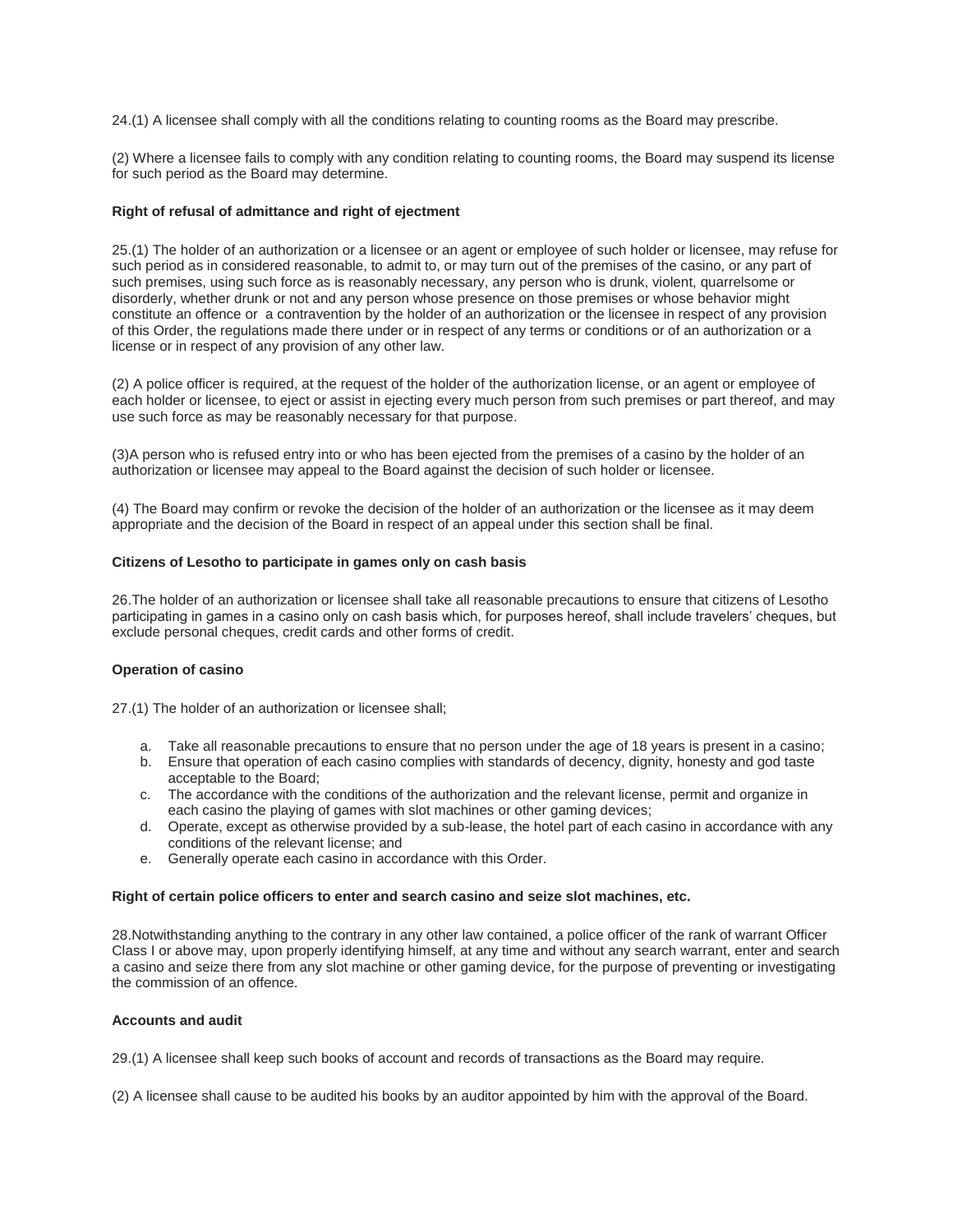## **PART V- PENAL PROVISIONS**

#### **Prohibition of operation of a casino without a license**

30.(1) No person shall operate a casino in any place, unless he holds a license for that purpose under this Order.

(2) A person who contrives subsection (1) commits an offence and is liable on conviction to a fine of M10, 000 or to imprisonment for a period of 10 years.

#### **Prohibition of gaming by certain persons**

31.A person, other than a director of the company holding an authorization who,

- a) Is in any way concerned in the management, regulation, supervision, control or administration of a casino, or is in any way employed in or about a casino; and
- b) Participants in the playing of a game or in the playing of a slot machine or other gaming device in the casino, save in so far as he may be required to do so by the nature o his employment in conducting the game so as to enable other persons to play at the game. Commits an offence and is liable on conviction to a fine of M5, 000 or imprisonment for a period of 5 years.

#### **Failure to produce documents, or to give information, etc.**

32.A person who, being the holder of an authorization or a licensee,

- (a) Upon being required by the Board or a person authorized by the Board to do so under section 4(2) (d),
	- i. Fails or refuse to permit the Board or a person authorized by the Board to have access to, inspect, examine, photocopy or audit any books, documents and records of applicants or licensees relating to the income produced by a casino, or
	- ii. Fails or refuses to give verification on any matter that requires verification; or

(b)Upon being required by the Board or a person authorized by the Board to do so under section 4(2) (e), fails or refuses to give any information in his knowledge concerning a casino. Commits an offence and is liable on conviction to a fine of M10, 000 or to imprisonment for a period of 10 years.

## **Other offences and penalties**

33.(1) No person shall,

- a. Use counterfeit chips or substitute and use in any such games , cards or dice that have been marked or tempered with;
- b. Employ or have on his person any cheating device to facilitate cheating in gaming
- c. Use any fraudulent scheme or technique including but not limited to purposefully breaking or damaging any part of any slot machine or otherwise causing the machine to malfunction to facilitate the alignment of any winning combination or the removal of money from the machine;
- d. In playing or using any slot machine, knowingly use any coin that is not Lesotho's legal tender or use of any other token or method of operation which does not correspond with the manner in which the slot machine or other gaming device has been designed or intended to be used by the supplier thereof or by the licensee concerned;
- e. Use any heating device, including magnetic or electronic devices to unlawfully facilitate aligning any winning combination or removing from any slot machine any money or other contents thereof;
- f. Not being a gaming employee, have on his person while on the licensed establishment. Any device designed for the purpose of and suitable for opening and entering any slot machine or drop-box.

(2) Any person who contravenes subsection (1) commits an offence and is liable on conviction to a fine of M300 or to imprisonment for a period of 3 months.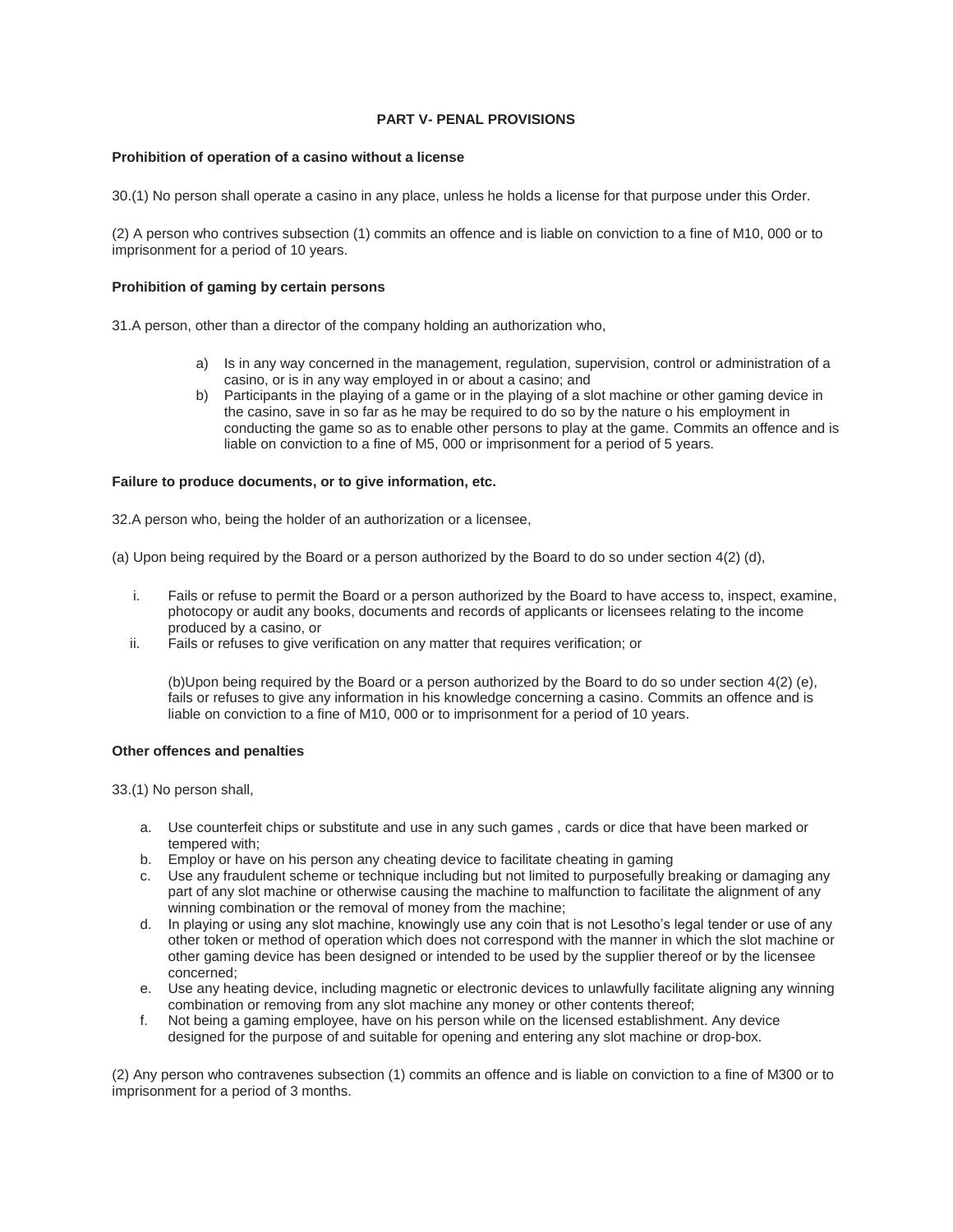(3) A person who fails, or an employer who either himself or by a person in his employ or acting with his consent fails or refuses to admit a police officer to enter a casino in terms of section 28, commits an offence and is liable,

- a) for a first offence, to a fine M500 or to imprisonment for a period of 6 months; and
- b) for a subsequent offence, to a fine of M1,000 or imprisonment for period of 1 year

(4) A person who, upon being requested by the holder of an authorization of the licensee or agent or employee of such holder or licensee, or any member of the police force, to leave such premises or part thereof, fails or refuses to do so, commits an offence and is liable on conviction to a fine of M500 or imprisonment of 5 months.

#### **Forfeiture**

34.(1) Where a person who is employed by or is acting for or on behalf of the holder of an authorization or licensee, is convicted of an offence under this order the court may order that any slot machine or other gaming device to which the conviction relates shall be forfeited to the Government.

(2) Anything forfeited to the Government under subsection (1) shall be disposed of in such manner as the Minister may direct.

#### **PART VI- FINAL AND SUPPLEMENTARY PROVISIONS**

#### **Indemnity**

35.The Government shall not be liable at the suit of any person in respect of anything done or omitted to be done by the holder of an authorization or licensee in relation to the establishment or operation of a casino.

#### **Regulations**

36.(1) The Minister may make regulations for the better carrying out of the provisions of this Order and on any matter incidental thereto.

(2) Without prejudice to the generally of sub-section (1), the Minister may make regulations.

- a) Prescribing any fees, gaming levy, taxes and other payments payable under section 20;
- b) Prescribing all forms and reports for the administration and collection of fees, taxes and other payments payable under section 20;
- c) Prescribing the details, maps, plans and all materials to be supplied by the applicant;
- d) Prescribing the procedure for the counting of money in the counting rooms;
- e) Prescribing which persons may operate gaming establishment;
- f) Prescribing the minimum requirements or standard to be maintained by a licensee;
- g) Prescribing anything which under this Order he has power to prescribe.

#### **Lotteries Act 1975 not to apply to casinos A. 10 OF 1975**

37.The provisions of the lotteries Act 1975 and the provisions of any law prohibiting the promotion or operation of or the participation in gaming or lotteries shall not apply to any casino.

#### **Repeals and savings A. 26 OF 1969**

38.(1) The casino Act, 1969 is repealed.

(2) The repeal effected by subsection(1) shall not affect any rights conferred by or liabilities imposed under any agreement relating to the operation of a casino in Lesotho, entered into between the Government and any person before the commencement of this Order, so far as such rights and liabilities continued to subsist immediately before the commencement of this Order.